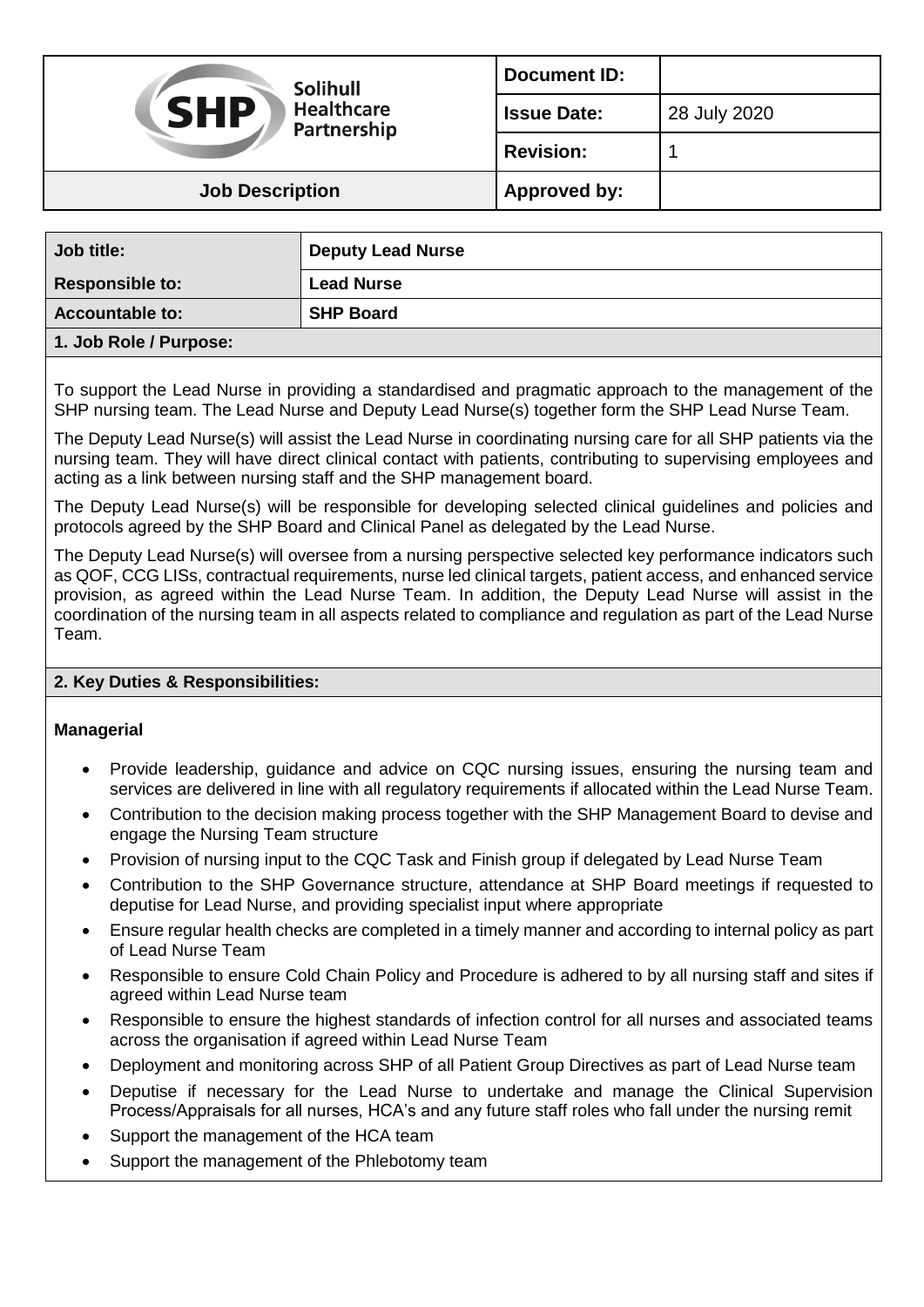| Solihull<br><b>SHP</b><br><b>Healthcare</b><br>Partnership | <b>Document ID:</b> |              |
|------------------------------------------------------------|---------------------|--------------|
|                                                            | <b>Issue Date:</b>  | 28 July 2020 |
|                                                            | <b>Revision:</b>    |              |
| <b>Job Description</b>                                     | Approved by:        |              |

- Deputise for the Lead Nurse when appropriate, to manage and monitor annual leave, sickness and other absence (including return to work interviews and informal counselling) as required in accordance with Practice HR policies and procedures, maintaining appropriate records.
- Provide pastoral support for staff when appropriate, particularly in relation to issues that affect their ability to work, in conjunction with HR and the Lead Nurse
- Participate in performance management and disciplinary procedures in conjunction with HR and the Lead Nurse if required.
- Deputise for the Lead Nurse at monthly nurse team meetings if necessary, ensuring meeting minutes are accurately recorded and shared appropriately across the organisation
- Participate in Practice clinical/operational Meetings, CCG meetings and others as appropriate and cascade information to relevant teams.
- Support new SHP nurses throughout the induction programme as agreed within the Lead Nurse Team
- Participate in student mentorship and be main point of contact and liaison with universities/colleges regarding student nurse training if agreed within Lead Nurse team
- Coordinate in-house education if agreed within Lead Nurse Team
- Participate in Lead Nurse team management of the entire Flu Campaign, ensuring successful uptake across SHP, ensuring adequate stocks and ordering of flu vaccines
- Management of all vaccination targets and campaigns including child vaccinations ensuring they are well led and successful if agreed within Lead Nurse Team
- Contribute to management of the Extended Hours/Access nurse clinics including rotas and staff management if agreed within Lead Nurse Team
- Participate in audit/QIP, for example monitoring inadequate cytology rates

# **General Practice Nursing**

- Provide assessment, screening treatment, services and health education advice.
- Provide nursing treatment to patients using agreed protocols, including:
- Cervical smears
- Wound care / ulcer care
- Removal of Sutures
- New Patient Medicals
- Urinalysis
- ECGs
- Peak Flow Readings
- Venepuncture
- Blood pressure measurements
- Ear syringing
- Chaperoning and assisting patients where appropriate who are being examined by another clinician
- Assisting GPs with minor surgery and coil fittings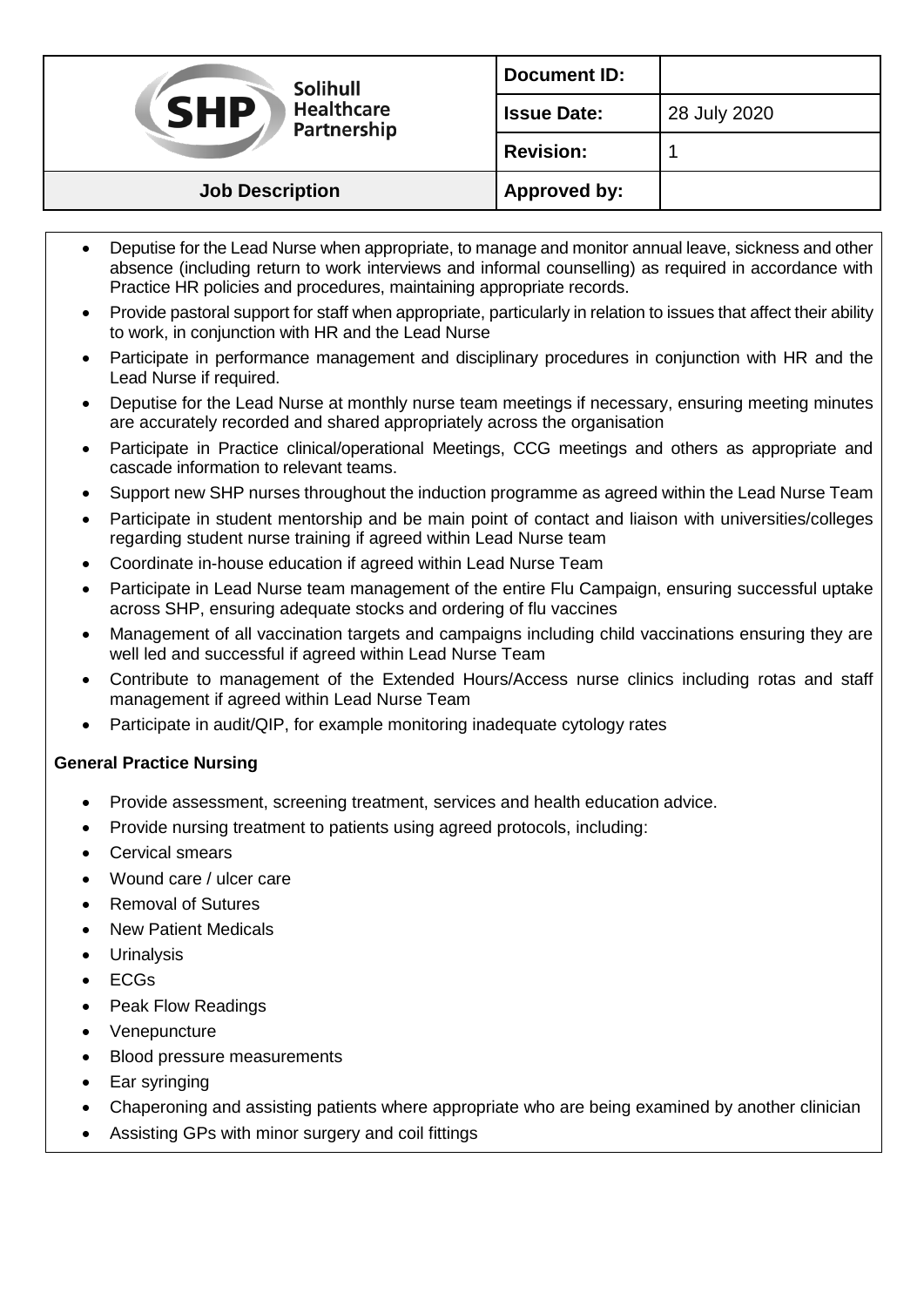| <b>Solihull</b><br><b>SHP</b><br><b>Healthcare</b><br>Partnership | <b>Document ID:</b> |              |
|-------------------------------------------------------------------|---------------------|--------------|
|                                                                   | <b>Issue Date:</b>  | 28 July 2020 |
|                                                                   | <b>Revision:</b>    |              |
| <b>Job Description</b>                                            | Approved by:        |              |

- Provide general and specific health screening to the practice patients (within the agreed protocols) with referral to general practitioners as necessary.
- On occasion there may be a requirement to undertake home visits
- Be competent in administration of childhood immunisation and travel vaccination.
- Be competent and confident in managing people with long-term health conditions.
- Encouraged to have an interest in specialist areas such as in Diabetes, Coronary Heart Disease, COPD and Contraception.
- Assess, diagnose, plan, implement and evaluate treatment/interventions and care for patients presenting with an undifferentiated diagnosis.
- Triage patients wishing to see a health care professional, making and necessary referrals to other members of the primary care team.
- Proactively identify, diagnose and manage treatment plans for patients at risk of developing a long term condition (as appropriate).
- Diagnose and manage both acute and chronic conditions, integrating both drug and non-drug treatment methods into a management plan.
- Review medication for therapeutic effectiveness, appropriate to patient needs and in accordance with evidence-based practice and national and practice protocols, and within scope of practice.
- Work with patients in order to support compliance with, and adherence to, prescribed treatments.
- Provide information and advice on prescribed or over the counter medication, medication regimes, side effects and interactions.
- Support patients to adopt health promotion strategies that promote healthy lifestyles, and apply principles of self-care.
- Implement and participate in vaccination programmes for both adults and children.
- Utilise and demonstrate sensitive communication styles, to ensure patients are fully informed and consent to treatment.
- Produce accurate, contemporaneous and complete records of patient consultation, consistent with legislation, policies and procedures.
- Prioritise, organise and manage own workload in a manner that maintains and promotes quality.
- Deliver care according to NSF, NICE guidelines and evidence based care.
- Maintain and control injectable and oral drug stocks in the treatment room and surgery.
- Undertake the collection of pathological specimens, including intravenous blood samples, swabs, smears, etc.
- Oversee the duties undertaken by the HCA and assist with training and mentoring as and when required.
- Prioritise own workload and ensure effective time management strategies are embedded within the culture of the team.
- Assist in the formulation of practice philosophy, strategy and policy.
- Maintain notices designated for patient health care and education as appropriate.
- Attend and participate in any Practice meetings when required.
- Any other delegated duties appropriate to the post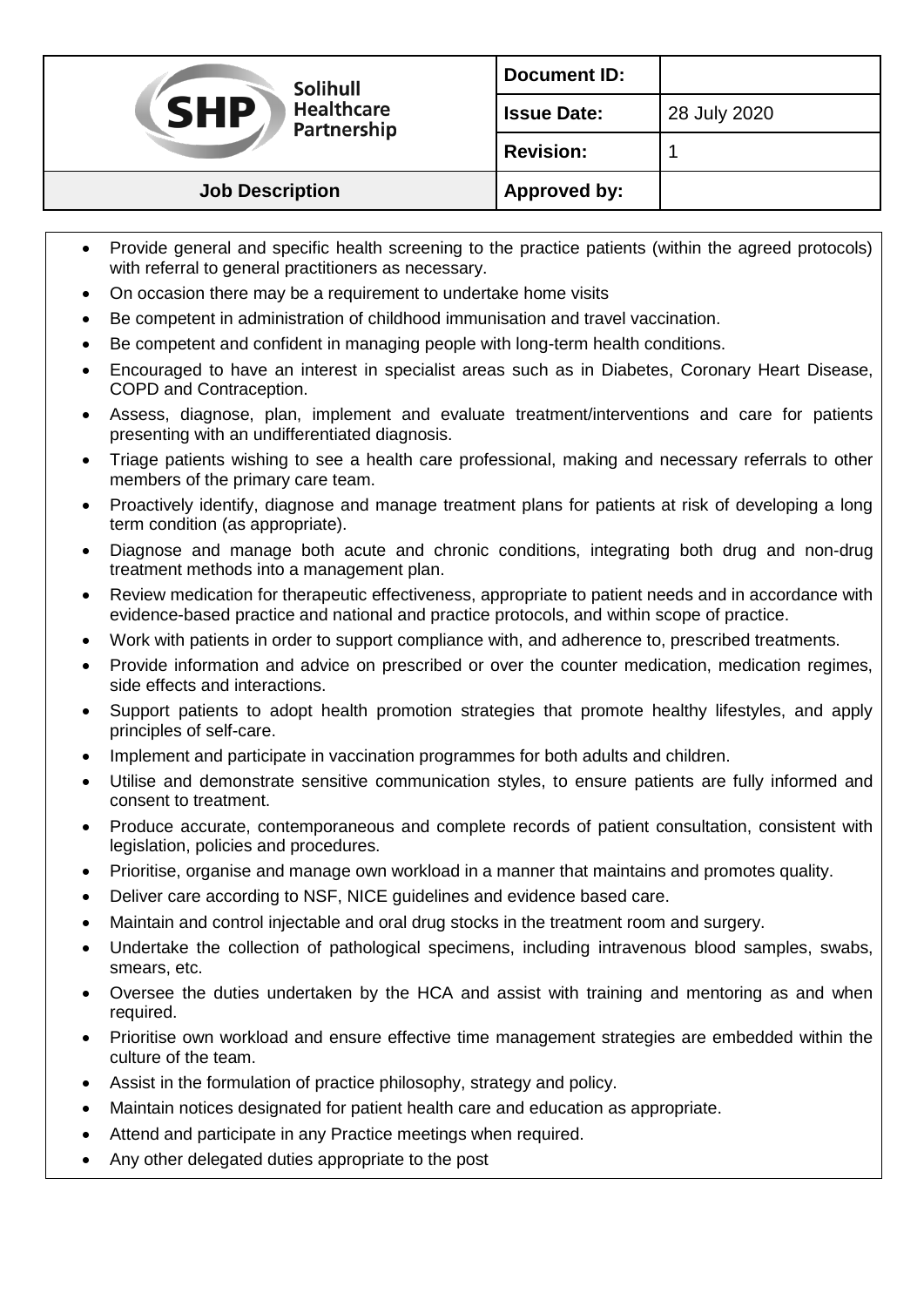| <b>Solihull</b><br><b>VSHP</b><br><b>Healthcare</b><br>Partnership | <b>Document ID:</b> |              |
|--------------------------------------------------------------------|---------------------|--------------|
|                                                                    | <b>Issue Date:</b>  | 28 July 2020 |
|                                                                    | <b>Revision:</b>    |              |
| <b>Job Description</b>                                             | <b>Approved by:</b> |              |

# **Special Requirements of the Post**

- An understanding, acceptance and adherence to the need for strict confidentiality
- Ability to use own judgment, resourcefulness and common sense
- A commitment to maintain a high professional standard of nursing care and keep up to date with all aspects of nursing care relevant to the post
- A commitment to ensure all Health and Safety requirements and Infection Control measures are met and to report any problems to the practice manager
- A commitment to the effective use of practice and NHS resources
- An awareness of own limitations and experience
- To work in accordance with the NMC Code of Conduct and within the scope of professional practice.
- To have a written professional development plan and to maintain an up to date portfolio which meets the requirements of registration with the NMC
- Cooperate with annual appraisal meetings

### **3. Other Responsibilities**

### **Health and Safety**

- To comply with the Health and Safety at Work etc. Act 1974.
- To take responsibility for their own health and safety and that of other persons who may be affected by their own acts or omissions.

### **Equality and Diversity**

To carry out at all times their responsibilities in line with Equal Opportunities Policy and Procedure.

### **Risk Management and Clinical Governance**

 To work within the Clinical Governance Framework of the practice, incorporating Risk Management and all other quality initiatives and all aspects of CQC implementation.

### **Confidentiality**

 To maintain confidentiality of information relating to patients, clients, staff and other users of the services in accordance with the General Data Protection Regulations 2018 including outside of the work environment. Any breach of confidentiality may render an individual liable for dismissal and/or prosecution.

### **Safeguarding**

 Whilst in post, staff are expected to acquire and update their knowledge on safeguarding as per the intercollegiate document requirements and SHP policies.